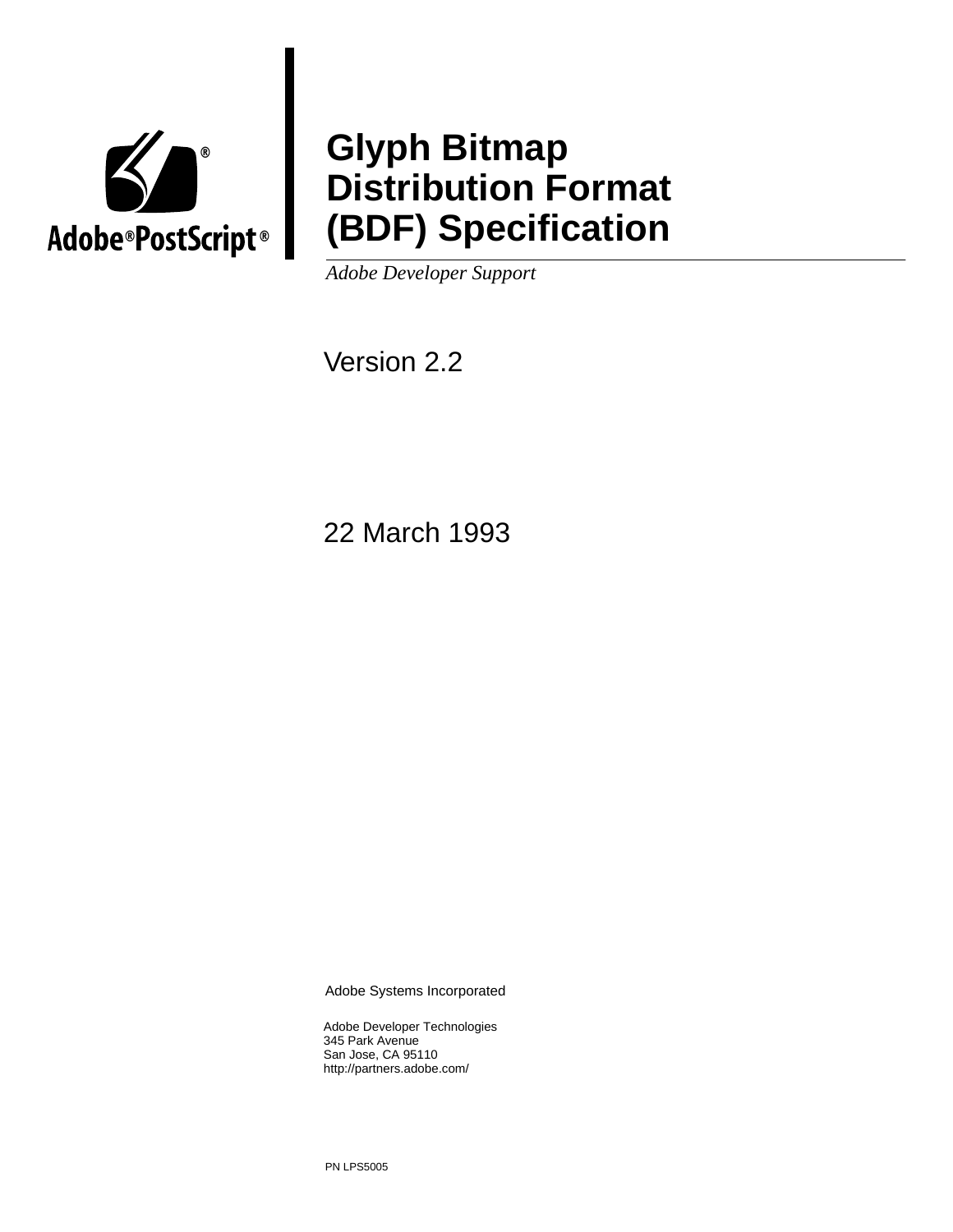Copyright 1987–1989, 1992-1993 by Adobe Systems Incorporated. All rights reserved.

No part of this publication may be reproduced, stored in a retrieval system, or transmitted, in any form or by any means, electronic, mechanical, photocopying, recording, or otherwise, without the prior written consent of the publisher. Any software referred to herein is furnished under license and may only be used or copied in accordance with the terms of such license.

PostScript, the PostScript logo, Adobe, and the Adobe logo are trademarks of Adobe Systems Incorporated which may be registered in certain jurisdictions. UNIX is a registered trademark of AT&T Information Systems. Other brand or product names are the trademarks or registered trademarks of their respective holders.

*This publication and the information herein is furnished AS IS, is subject to change without notice, and should not be construed as a commitment by Adobe Systems Incorporated. Adobe Systems Incorporated assumes no responsibility or liability for any errors or inaccuracies, makes no warranty of any kind (express, implied or statutory) with respect to this publication, and expressly disclaims any and all warranties of merchantability, fitness for particular purposes and noninfringement of third party rights.*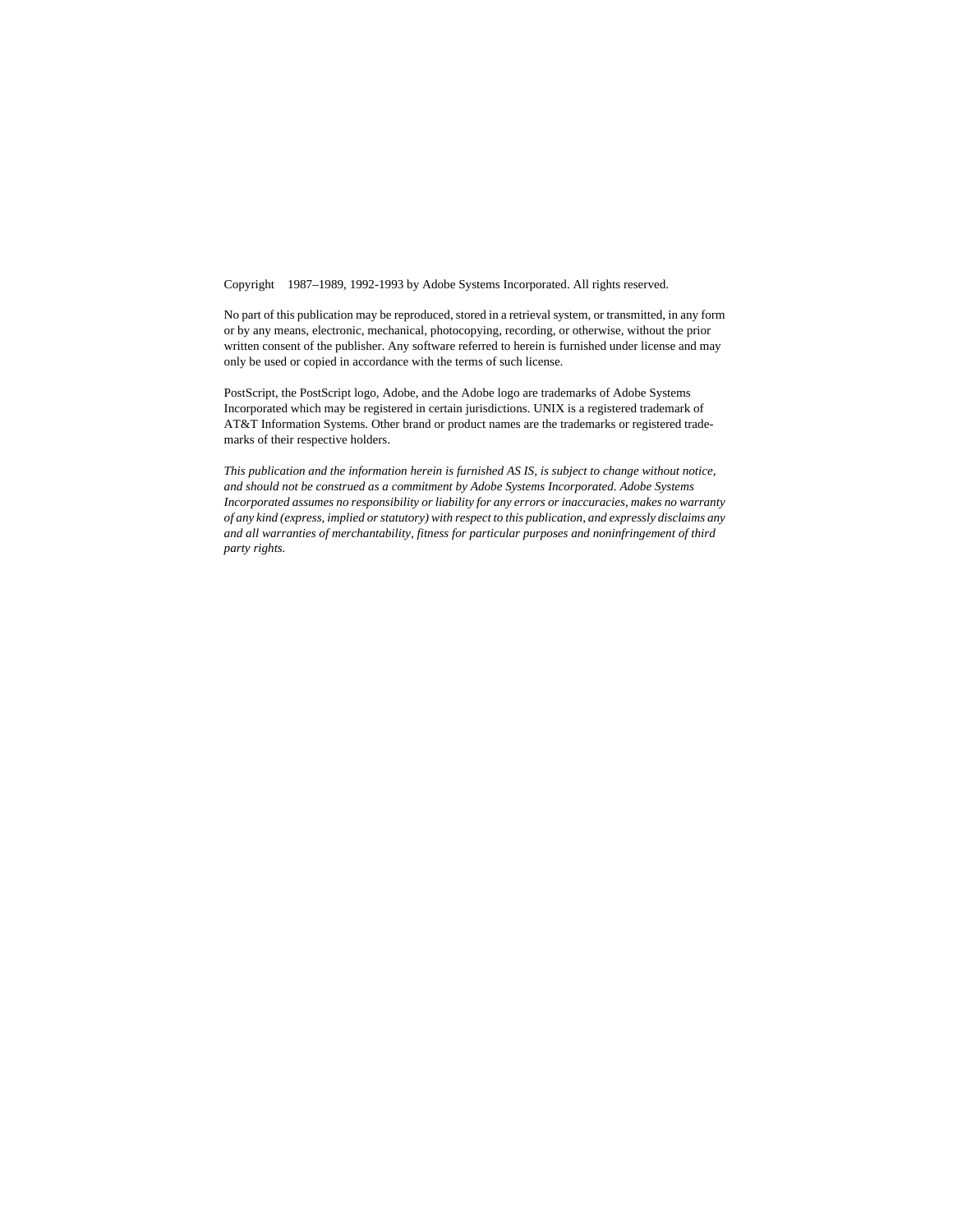## **Contents**

### **[Glyph Bitmap Distribution Format \(BDF\) Specification](#page-4-0)** 5

- [1 Introduction 5](#page-4-1)
- [2 Tape Format 5](#page-4-2)
- [3 File Format 6](#page-5-0) [Global Font Information 6](#page-5-1) [Individual Glyph Information 8](#page-7-0)
- [4 Examples 11](#page-10-0)

**[Appendix: Changes Since Earlier Versions](#page-14-0)** 15

**[Index](#page-16-0)** 17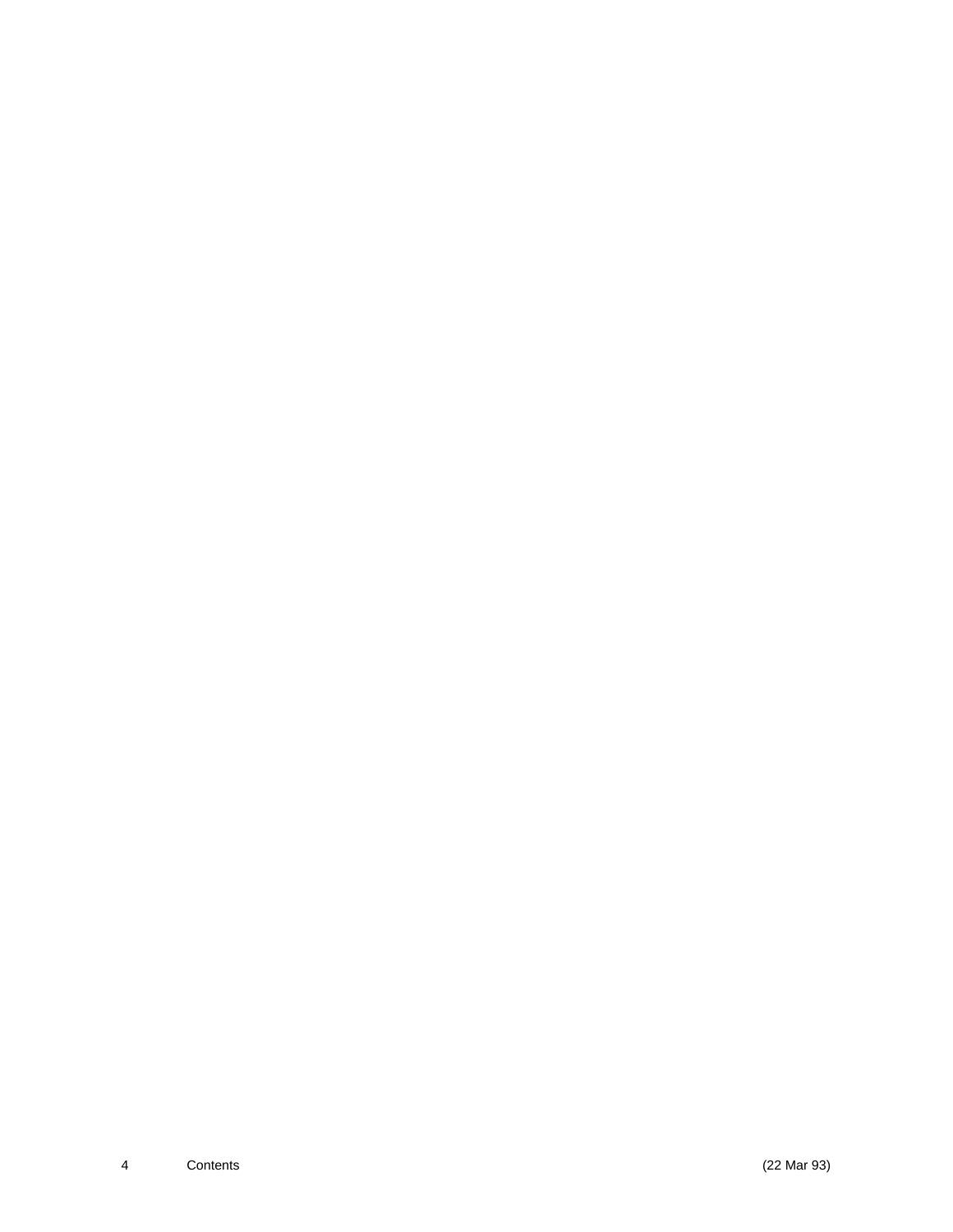# <span id="page-4-0"></span>**Glyph Bitmap Distribution Format (BDF) Specification**

## <span id="page-4-1"></span>**1 Introduction**

This document describes the Adobe™ Glyph Bitmap Distribution Format (BDF), which is intended to be easily understood by both humans and computers. The format described in this document is subject to change without prior notification.

*Note In this version of this document, the term "character" has been replaced, where appropriate, by "glyph" — the correct term for the elements of a font according to current industry usage. Keywords such as* CHARS *and* START-CHAR *have been retained for compatibility reasons.*

## <span id="page-4-2"></span>**2 Tape Format**

The Adobe Systems glyph bitmaps are typically distributed on magnetic tape. Each tape is 1600 BPI, nine track, un-labeled, and contains two or more files. Each file is followed by an end-of-file (EOF) mark. The last file on the tape is followed by two EOF marks. Physical records contain 512 bytes. The last physical record in a file (preceding an EOF mark) can contain fewer than 512 bytes.

Each file is encoded in the printable characters (octal 40 through 176) of USASCII plus carriage return and line feed. Each file consists of a sequence of variable-length lines. Each line is terminated by a carriage-return (octal 015) and line-feed (octal 012). The first file on the tape is the Adobe Systems Copyright notice. The files which follow are font files. The format of font files is described in the following sections.

*Note Font tapes can also be obtained in UNIX*® *tar format. Be sure to specify tar format. No other tape formats are currently supported by Adobe Systems.*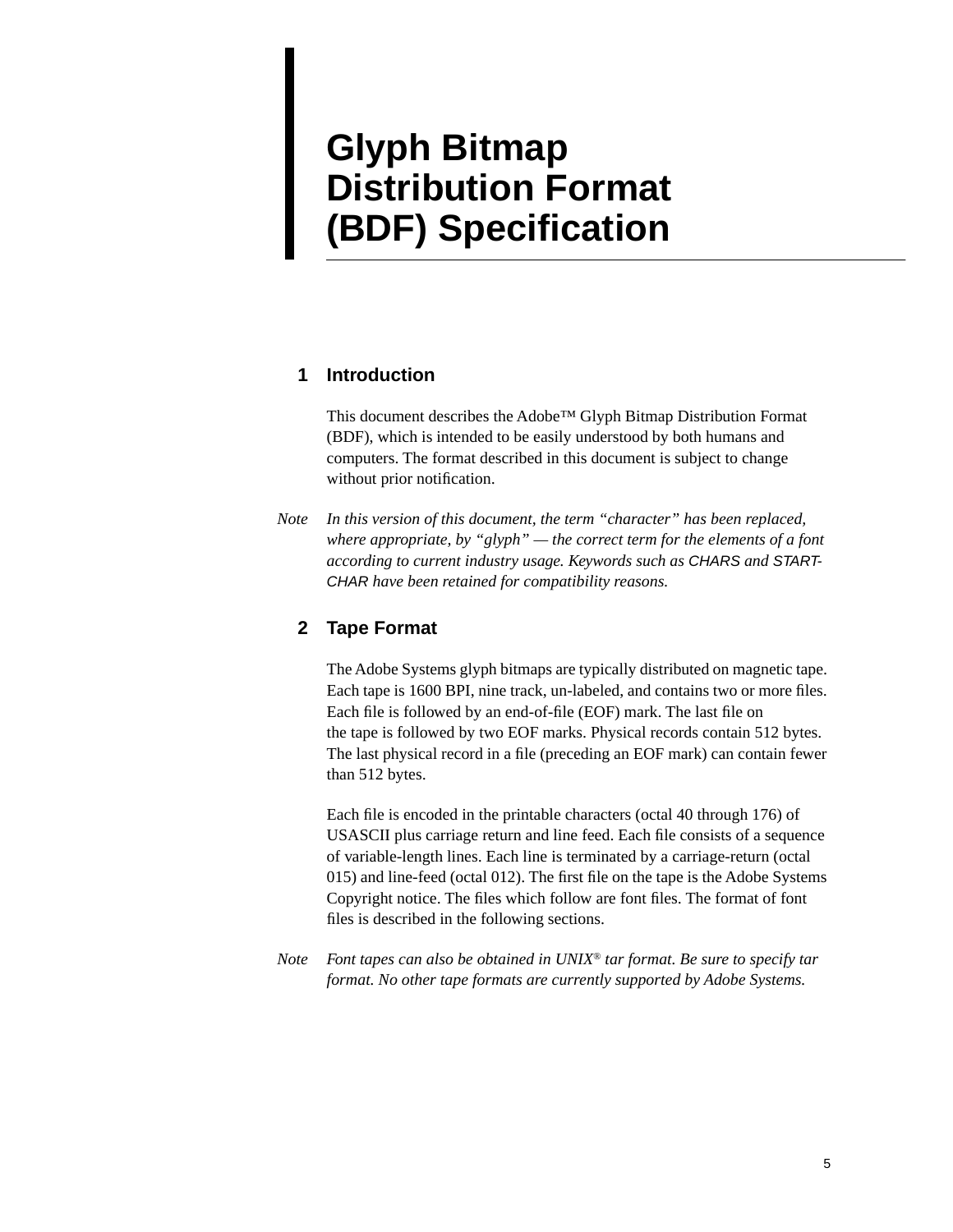## <span id="page-5-0"></span>**3 File Format**

BDF files are distributed in an ASCII encoded, human-readable form. The file begins with global information pertaining to the font as a whole, followed by the information and bitmaps for the individual glyphs. This data represents the font for a single size and orientation. Metrics for multiple writing directions may be included in a single file.

A BDF file has the general form described in the following sections. Each item is contained on a separate line of text in the file. Items on a line are separated by spaces. Lines may be of unlimited length.

Values specified in the file will be one of the following types: string, number, or integer. A value of the type number can be either a real number or an integer, and can be signed or unsigned. It may or may not contain a decimal point or a leading minus sign.

*Note This version lifts the restriction on line length. In this version, the new maximum length of a value of the type* string *is 65535 characters, and hence lines may now be at least this long. While it is possible to use a version 2.2 font file with a version 2.1 parser, it is also possible for it to be incompatible.*

#### <span id="page-5-1"></span>**3.1 Global Font Information**

The following keywords describe global information which is valid for the entire font:

#### **STARTFONT** number

STARTFONT is followed by a version number indicating the exact file format used (for example, *2.1*).

#### **COMMENT** string

One or more lines beginning with the word COMMENT. These lines can be ignored by any program reading the file.

#### **CONTENTVERSION** integer

(Optional) The value of CONTENTVERSION is an integer which can be assigned by an installer program to keep track of the version of the included data. The value is intended to be valid only in a single environment, under the control of a single installer. The value of CONTENTVERSION should only reflect upgrades to the quality of the bitmap images, not to the glyph complement or encoding.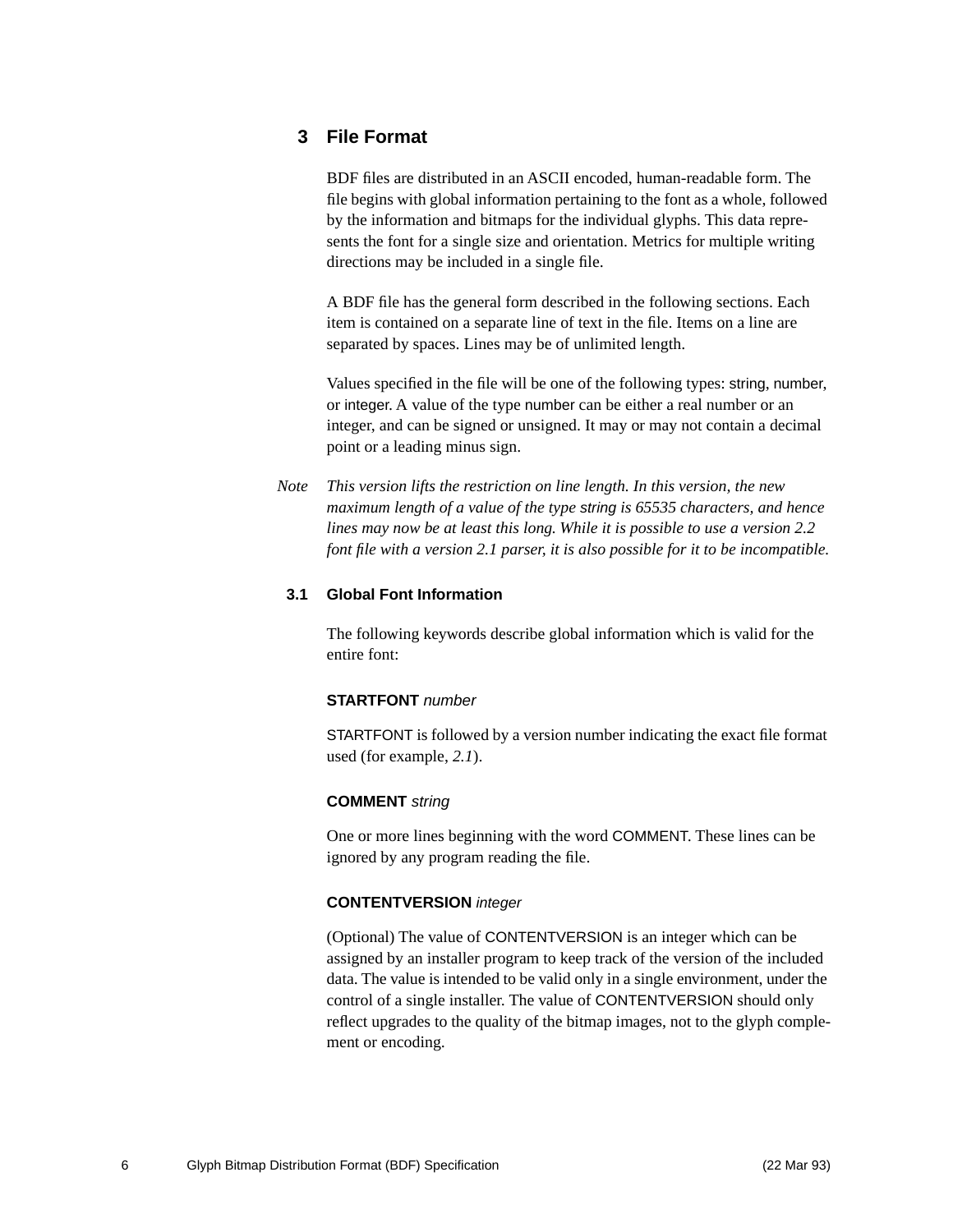#### **FONT** string

FONT is followed by the font name, which should exactly match the Post-Script<sup>™</sup> language **FontName** in the corresponding outline font program.

#### **SIZE** PointSize Xres Yres

SIZE is followed by the point size of the glyphs and the *x* and *y* resolutions of the device for which the font is intended.

#### **FONTBOUNDINGBOX** FBBx FBBy Xoff Yoff

FONTBOUNDINGBOX is followed by the width in x and the height in y, and the x and y displacement of the lower left corner from origin 0 (for horizontal writing direction); all in integer pixel values. (See the examples in [section 4.](#page-10-0))

#### **METRICSSET** integer

(Optional) The integer value of METRICSSET may be 0, 1, or 2, which correspond to writing direction 0 only, 1 only, or both (respectively). If not present, METRICSSET 0 is implied. If METRICSSET is 1, DWIDTH and SWIDTH keywords are optional.



These metrics keywords may be present at the global level to define a single value for the whole font. The values may be defined at this level, yet overridden for individual glyphs by including the same keyword and a value in the information for an individual glyph. For a composite font containing a large number of ideographic glyphs with identical metrics, defining those values at the global level can provide a significant savings in the size of the resulting file.

*Note Version 2.1 of this document only allowed the metrics keywords* SWIDTH *and*  DWIDTH*, and only at the glyph level. If compatibility with 2.1 is an issue, metrics should not be specified as global values.*

These keywords all have the same meanings as specified in section [3.2](#page-7-0), Individual Glyph Information.

#### **STARTPROPERTIES** n

The optional word STARTPROPERTIES may be followed by the number of properties (n) that follow. Within the properties list, there may be *n* lines consisting of a word for the property name followed by either an integer or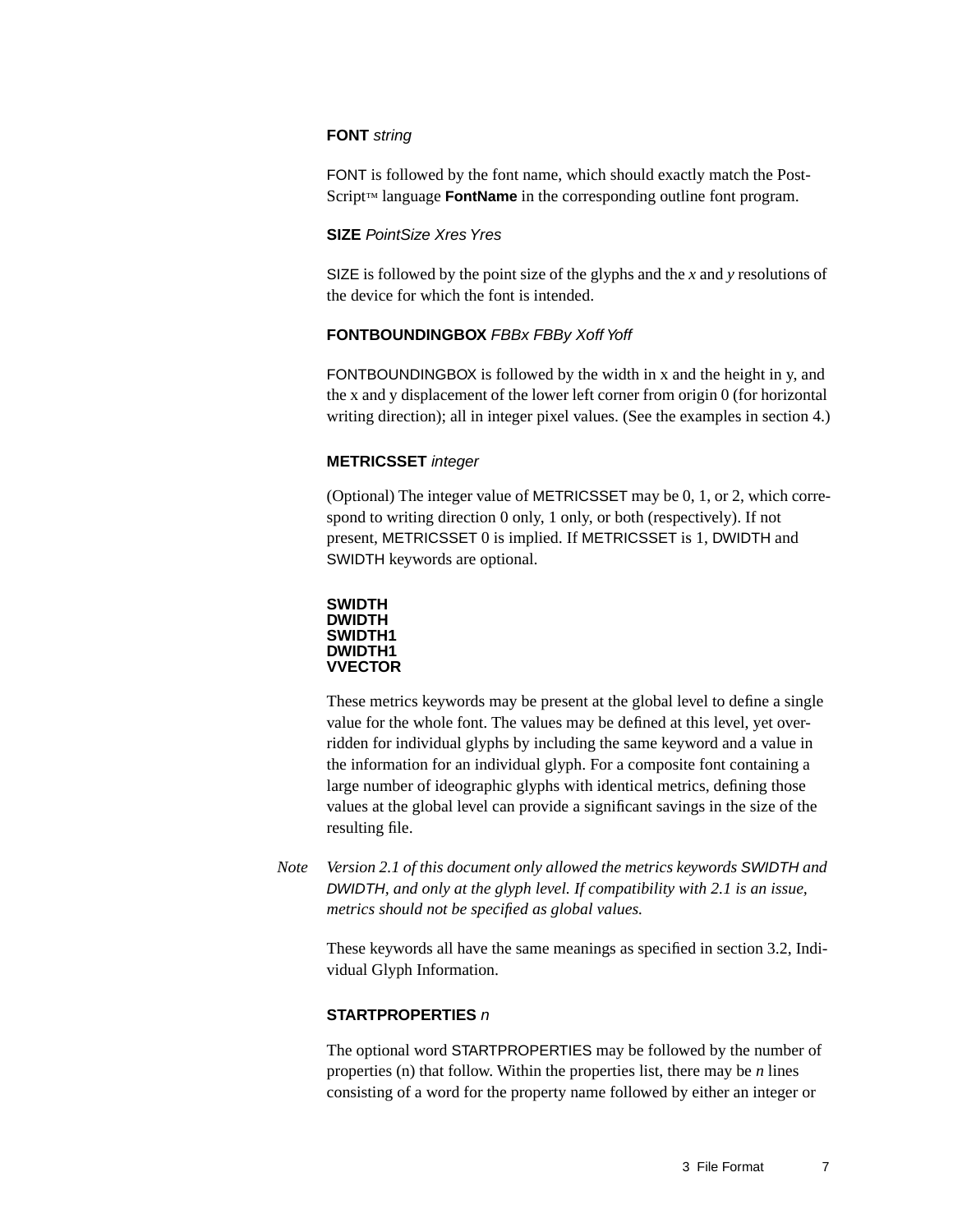string surrounded by ASCII double quotation marks (ASCII octal 042). Internal quotation characters are indicated (or "quoted") by using two quotation characters in a row.

#### **ENDPROPERTIES**

The word ENDPROPERTIES is used to delimit the end of the optional properties list in fonts files containing the word STARTPROPERTIES.

#### <span id="page-7-0"></span>**3.2 Individual Glyph Information**

The beginning of the section containing information for individual glyphs is specified by the CHARS keyword (followed by the number of glyphs in the font). Individual glyphs are delimited by the STARTCHAR and ENDCHAR keywords; between these keywords are metrics information and the bitmap data.

The glyph metrics data includes both the scalable width (the device independent width of the corresponding outline font glyph) and the width of the screen font glyph, expressed in device pixels. The scalable width can be used by applications for accurately calculating line widths and compensating for round-off errors.

The glyph data section is introduced by the keyword:

#### **CHARS** nglyphs

CHARS is followed by *nglyphs*, the number of glyphs that follow. To make sure that the correct number of glyphs were actually read and processed, error checking is recommended at the end of the file.

Each of the glyphs is then represented by the following:

#### **STARTCHAR** string

The word STARTCHAR followed by a string containing the name for the glyph. In base fonts, this should correspond to the name in the PostScript language outline font's encoding vector. In a Composite font (Type 0), the value may be a numeric offset or glyph ID.

*Note In versions of this document prior to 2.2, this value was limited to a string of 14 characters.*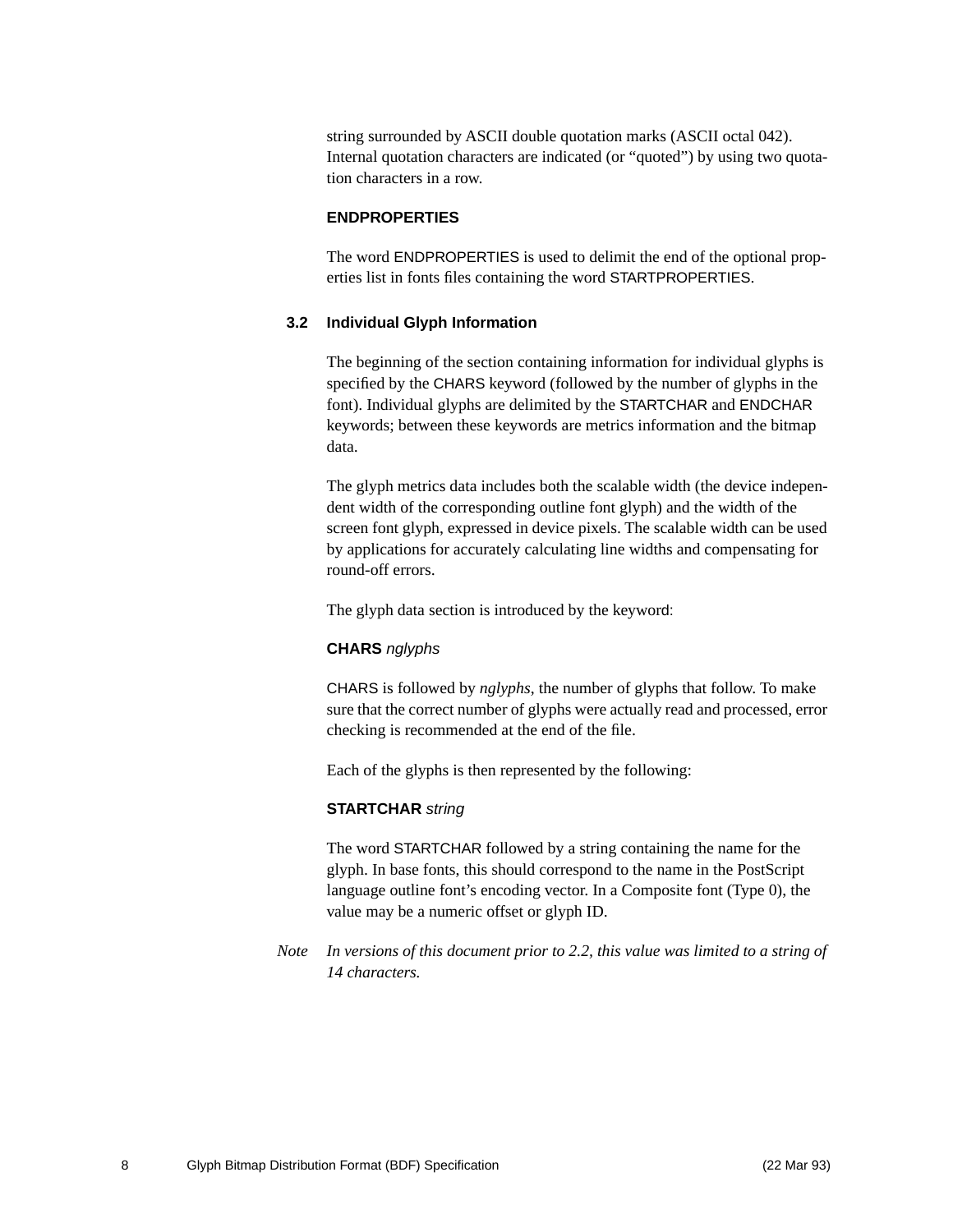#### **ENCODING** integer (integer)

ENCODING is followed by a positive integer representing the Adobe Standard Encoding value. If the character is not in the Adobe Standard Encoding, **ENCODING** is followed by  $-1$  and optionally by another integer specifying the glyph index for the non-standard encoding.

#### **SWIDTH** swx0 swy0

SWIDTH is followed by swx0 and swy0, the scalable width of the glyph in x and y for writing mode 0. The scalable widths are of type Number and are in units of 1/1000th of the size of the glyph and correspond to the widths found in AFM files (for outline fonts). If the size of the glyph is *p* points, the width information must be scaled by *p*/1000 to get the width of the glyph in printer's points. This width information should be regarded as a vector indicating the position of the next glyph's origin relative to the origin of this glyph. SWIDTH is mandatory for all writing mode 0 fonts.

To convert the scalable width to the width in device pixels, multiply SWIDTH times  $p/1000$  times  $r/72$ , where *r* is the device resolution in pixels per inch. The result is a real number giving the ideal width in device pixels. The actual device width must be an integral number of device pixels and is given by the DWIDTH entry.

#### **DWIDTH** dwx0 dwy0

DWIDTH specifies the widths in x and y, dwx0 and dwy0, in device pixels. Like SWIDTH, this width information is a vector indicating the position of the next glyph's origin relative to the origin of this glyph. DWIDTH is mandatory for all writing mode 0 fonts.

#### **SWIDTH1** swx1 swy1

SWIDTH1 is followed by the values for swx1 and swy1, the scalable width of the glyph in x and y, for writing mode 1 (vertical direction). The values are of type Number, and represent the widths in glyph space coordinates.

#### **DWIDTH1** dwx1 dwy1

DWIDTH1 specifies the integer pixel width of the glyph in x and y. Like SWIDTH1, this width information is a vector indicating the position of the next glyph's origin relative to the origin of this glyph. DWIDTH1 is mandatory for all writing mode 1 fonts.

*Note If* METRICSSET *is 1 or 2, both* SWIDTH1 *and* DWIDTH1 *must be present; if*  METRICSSET *is 0, both should be absent.*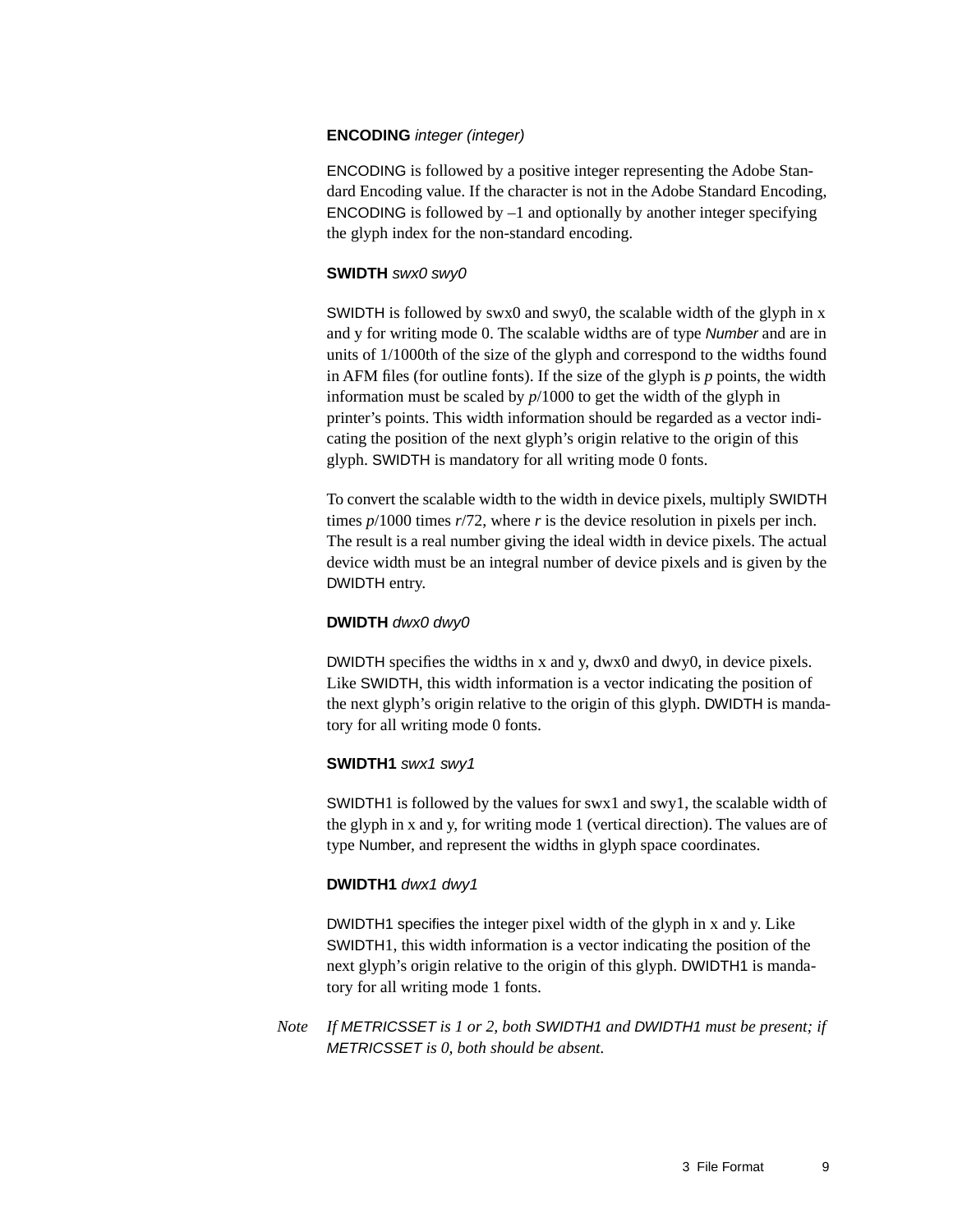#### **VVECTOR** xoff yoff

VVECTOR (optional) specifies the components of a vector from origin 0 (the origin for writing direction 0) to origin 1 (the origin for writing direction 1). If the value of METRICSSET is 1 or 2, VVECTOR must be specified either at the global level, or for each individual glyph. If specified at the global level, the VVECTOR is the same for all glyphs, though the inclusion of this keyword in an individual glyph has the effect of overriding the bal value for that specific glyph.

Figure 1 illustrates how VVECTOR relates the origins for writing directions 0 and 1.



**Figure 1** *Relationship between metrics for writing direction 0 and 1*

**BBX** BBw BBh BBxoff0x BByoff0y

BBX is followed by BBw, the width of the black pixels in x, and BBh, the height in y. These are followed by the x and y displacement, BBxoff0 and BByoff0, of the lower left corner of the bitmap from origin 0. All values are are an integer number of pixels.

If the font specifies metrics for writing direction 1, VVECTOR specifies the offset from origin 0 to origin 1. For example, for writing direction 1, the offset from origin 1 to the lower left corner of the bitmap would be:

 $BBxoff1x,y = BBxoff0x,y - VVECTOR$ 

#### **BITMAP** <hex data>

BITMAP introduces the hexadecimal data for the character bitmap. From the BBX value for *h*, find *h* lines of hex-encoded bitmap, padded on the right with zero's to the nearest byte (that is, multiple of 8). Hex data can be turned into binary by taking two bytes at a time, each of which represents 4 bits of the 8 bit value. For example, the byte 01101101 is two hex digits: 6 (0110 in hex) and D (1101 in hex).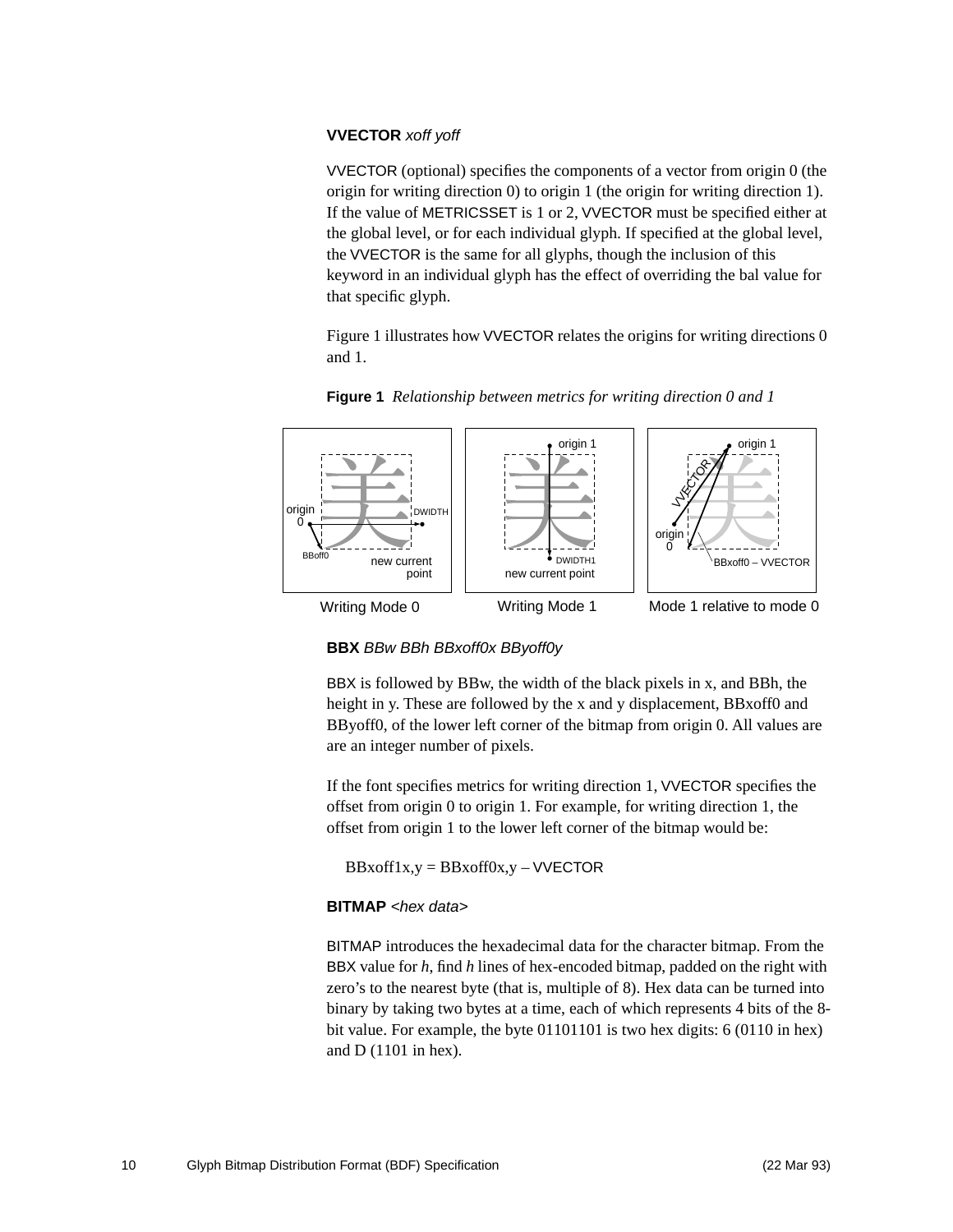#### **ENDCHAR**

ENDCHAR delimits the end of the glyph description.

#### **ENDFONT**

The entire file is terminated with the word ENDFONT. If this is encountered before all of the glyphs have been read, it is an error condition.

### <span id="page-10-0"></span>**4 Examples**

Figures 2 through 4, along with Example 1, illustrate the bitmap format and glyph metric information. Figures 2 and 3 show examples of individual glyphs, which are both included in the font shown in Example 1. Figure 4 shows a glyph defined for use in both writing direction 0 and 1.

**Figure 2** *Bitmap glyph and metrics for the glyph "j"*

<span id="page-10-1"></span>

In [Figure 2,](#page-10-1) the bounding box is expressed differently than other PostScript language files such as the Adobe Font Metrics (AFM) file. The first two numbers following **BBX** are the width and height, the second two are the offsets in x and y.

The width from the origin (between the "+" indicators) is 8 pixels, which is how far the current point moves after rendering the character. It has nothing to do with the width of the bitmap.

The bounding box of the bitmap glyph can be used to predict how much data to read in the BITMAP section. The first two numbers give the width and height of the bitmap and correspond exactly to the amount of data supplied. The offset then allows positioning without repeating lots of white bits. (see the following *quoteright* glyph for an illustration of a glyph with all black pixels located a distance from the origin).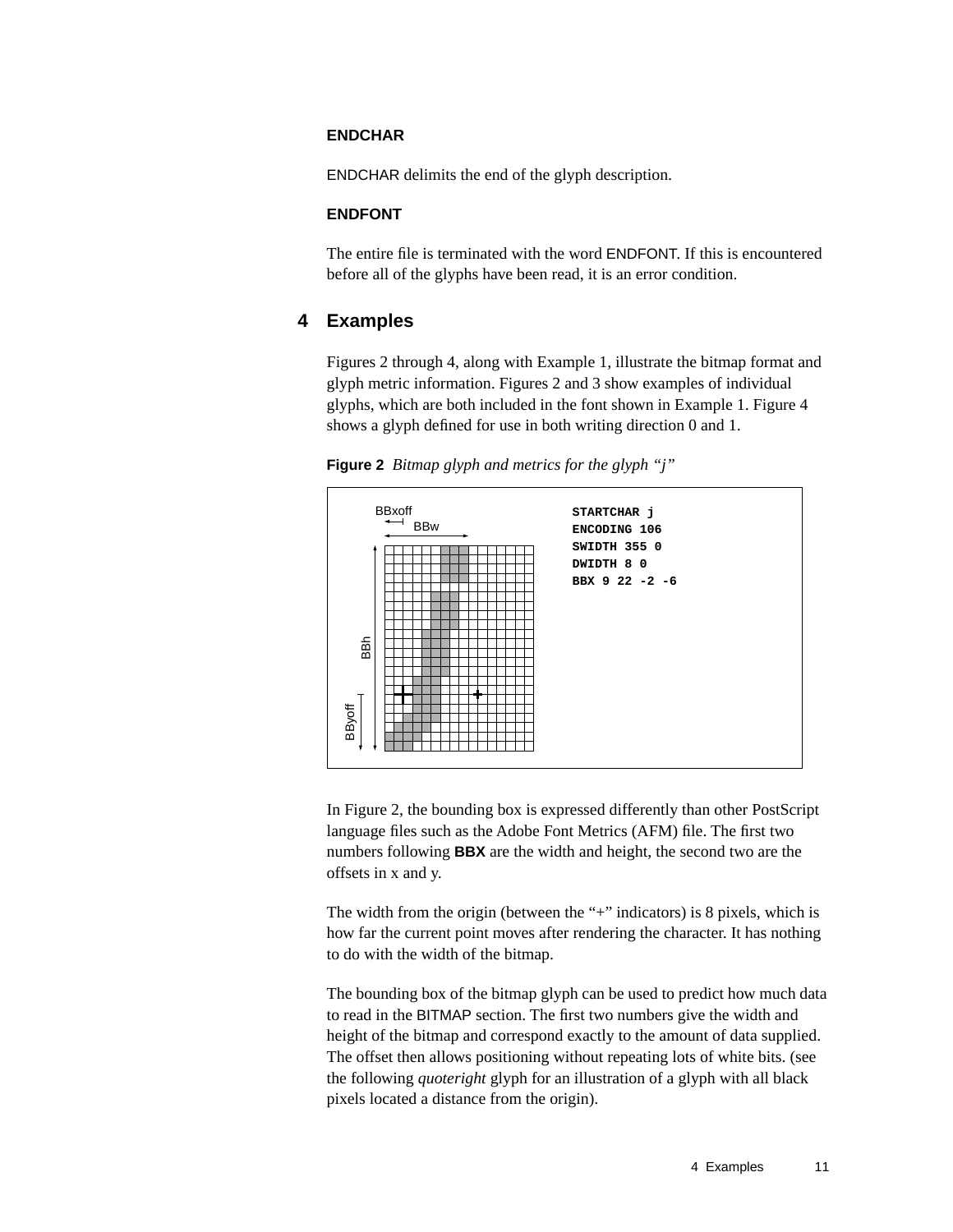



In [Figure 4](#page-12-0), the actual bitmap is much smaller, and the offset  $(2 \text{ in } x, 12 \text{ in } y)$ positions the glyph with respect to its origin. The bitmaps in both Figure 2 and 3 are from an italic font program. Notice that the glyph width of the *quoteright* leaves the origin to the left of the black bits after the glyph is drawn, as would be expected for an italic font.

The bitmap is started by the BITMAP keyword and finished with the ENDCHAR keyword; this is illustrated in Example 1, below). It is best to predict the amount of data needed (using the BBX information) and use the ENDCHAR as an error-checking method. If you have consumed what you think is the appropriate amount of data, the next thing in the file should be ENDCHAR. If not, either the parser is in error, the file is not complete, or it is incorrect.

The bitmap is represented as hexadecimal digits, where each row corresponds to one row of the glyph bitmap. The bits are padded out to the nearest byte boundary with 0s. The BBX bounding box information should be carefully consulted to determine how to extract the data.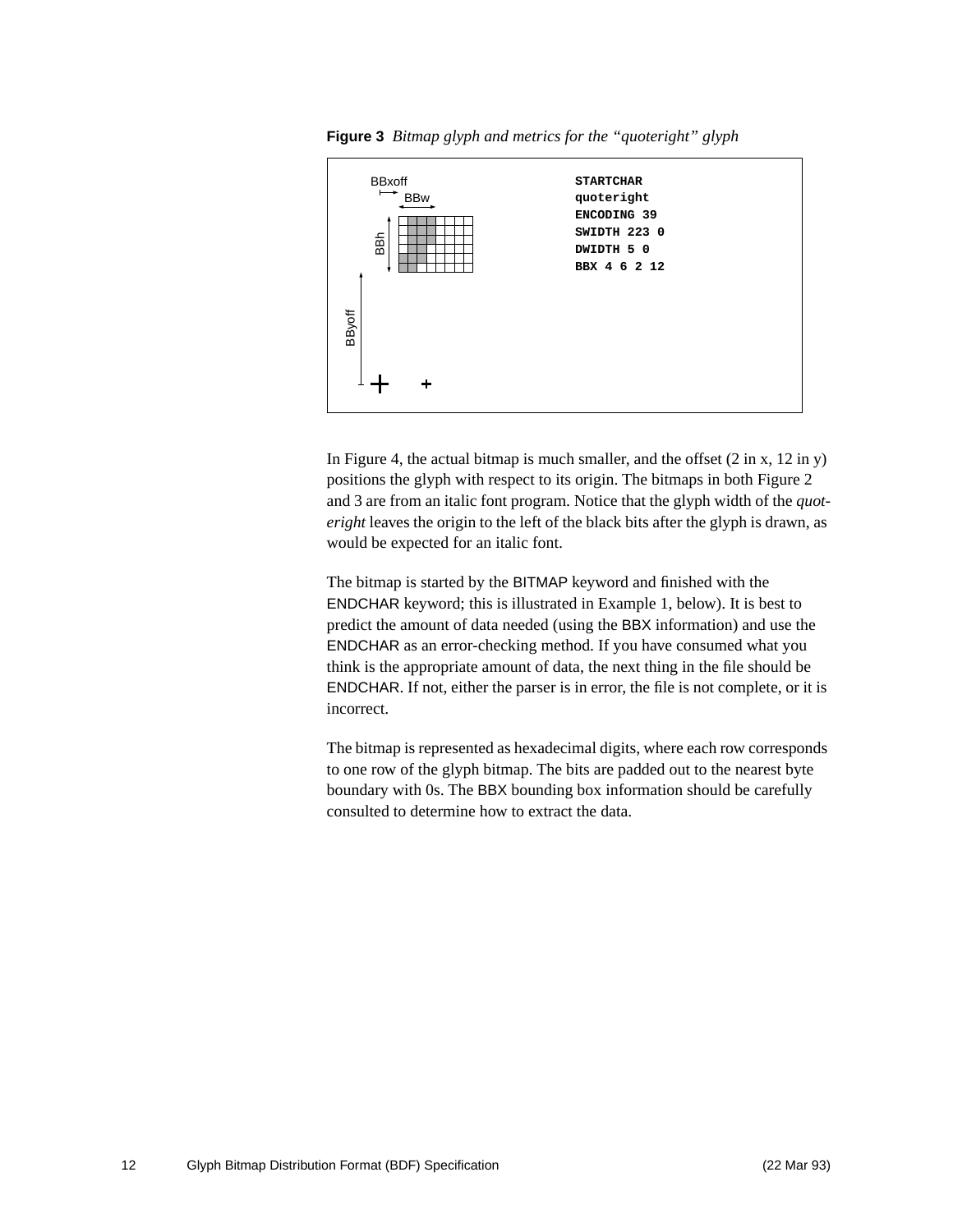<span id="page-12-0"></span>

**Example 1:** *Sample BDF Font*

The following is an abbreviated example of a BDF bitmap file containing the specification of two glyphs (j and quoteright from Figures 2 and 3):

```
STARTFONT 2.1
COMMENT This is a sample font in 2.1 format.
FONT Helvetica-BoldOblique
SIZE 8 200 200
FONTBOUNDINGBOX 9 24 -2 -6
STARTPROPERTIES 2
MinSpace 4
Copyright "Copyright (c) 1987 Adobe Systems, Inc."
ENDPROPERTIES
CHARS 2
STARTCHAR j
ENCODING 106
SWIDTH 355 0
DWIDTH 8 0
BBX 9 22 -2 -6
BITMAP
0380
0380
0380
0380
0000
0700
0700
0700
0700
0E00
0E00
0E00
0E00
0E00
1C00
1C00
1C00
```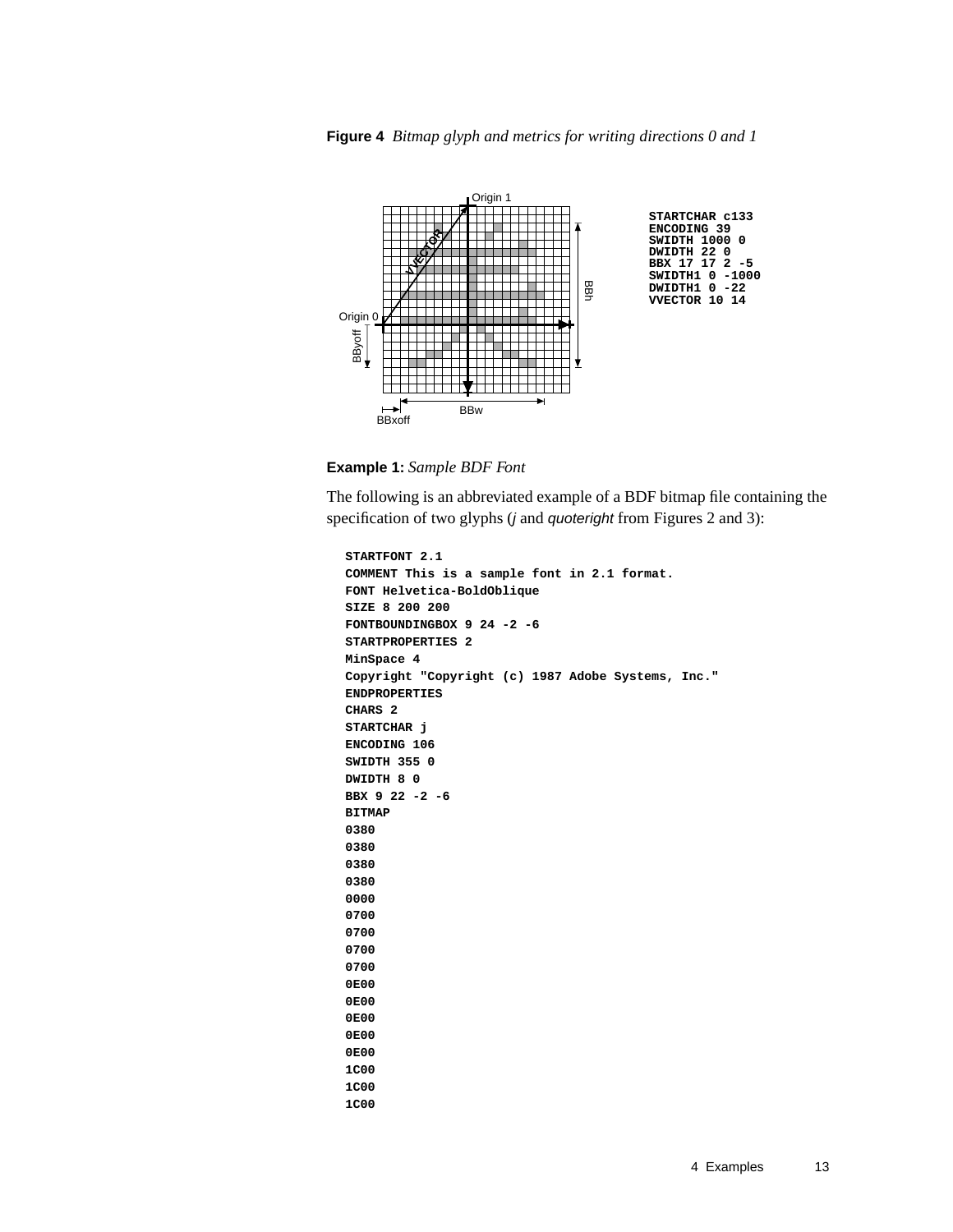**1C00 2C00 7800 F000 E000 ENDCHAR STARTCHAR quoteright ENCODING 39 SWIDTH 223 0 DWIDTH 5 0 BBX 4 6 2 12 BITMAP 70 70 60 E0 C0 ENDCHAR ENDFONT**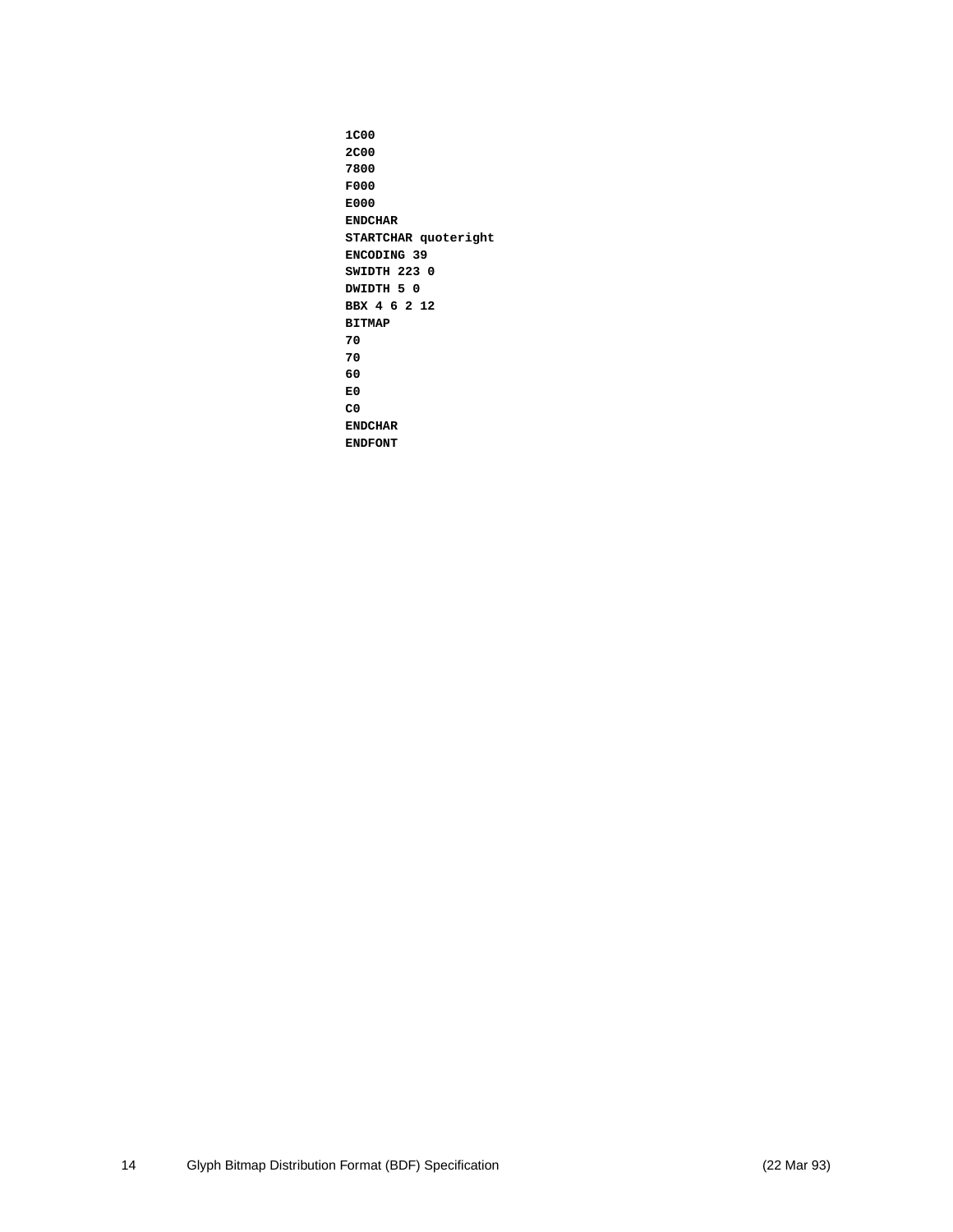## <span id="page-14-0"></span>**Appendix: Changes Since Earlier Versions**

## **Changes since the January 16, 1989 version**

• Document was reformatted in the new document layout and minor editorial changes were made.

### **Changes since the March 31, 1992 version**

- The format was expanded to allow inclusion of metrics for the vertical writing direction, including new keywords METRICSSET, SWIDTH1, DWIDTH1, and VVECTOR.
- A new, global-level keyword CONTENTVERSION was added.
- The ability to specify metrics at a global level was added. If any of the metrics keywords occur before the first CHARS keyword, the values apply for all glyphs in the font. Global metric values can be overridden for individual glyphs by including the appropriate keyword and value at the individual glyph level.
- The restriction on string lengths (and hence line lengths) was lifted. Version 2.1 specified that the glyph name string following STARTCHAR was limited to 14 characters; version 2.2 allows the string length to be as long as the PostScript language string length of 65535 characters.